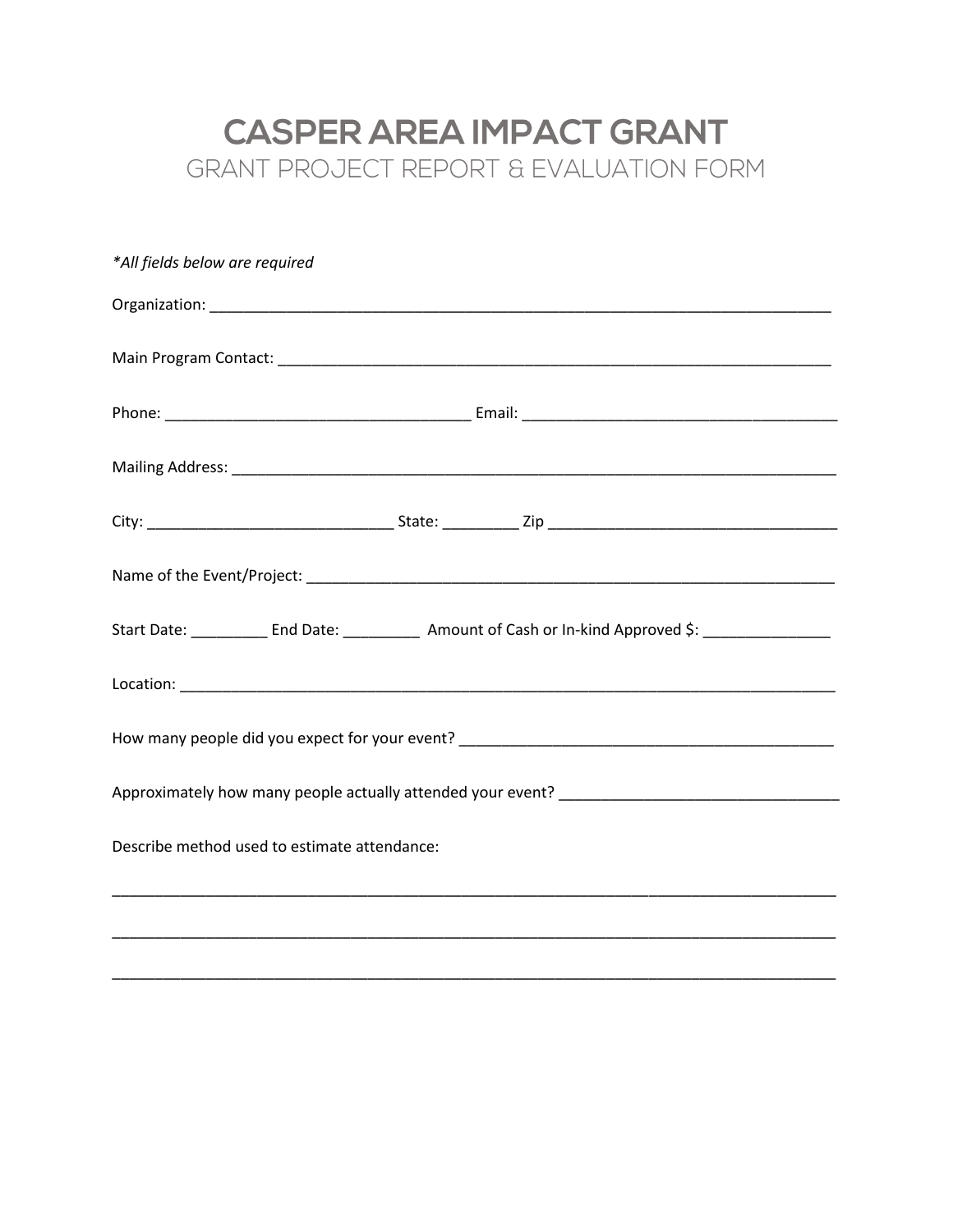List and describe the advertising utilized in the promotion of the event: (Ad description, publication or

media outlet and coverage/distribution)

List and describe any press or media coverage prior, during or after your event:

What marketing promotion worked well?

What marketing promotion did NOT work well?

Where was the event promoted? (Please circle all that apply):

| Locally                    | Regionally | Locally and Regionally | Other |
|----------------------------|------------|------------------------|-------|
| If other, please describe: |            |                        |       |
|                            |            |                        |       |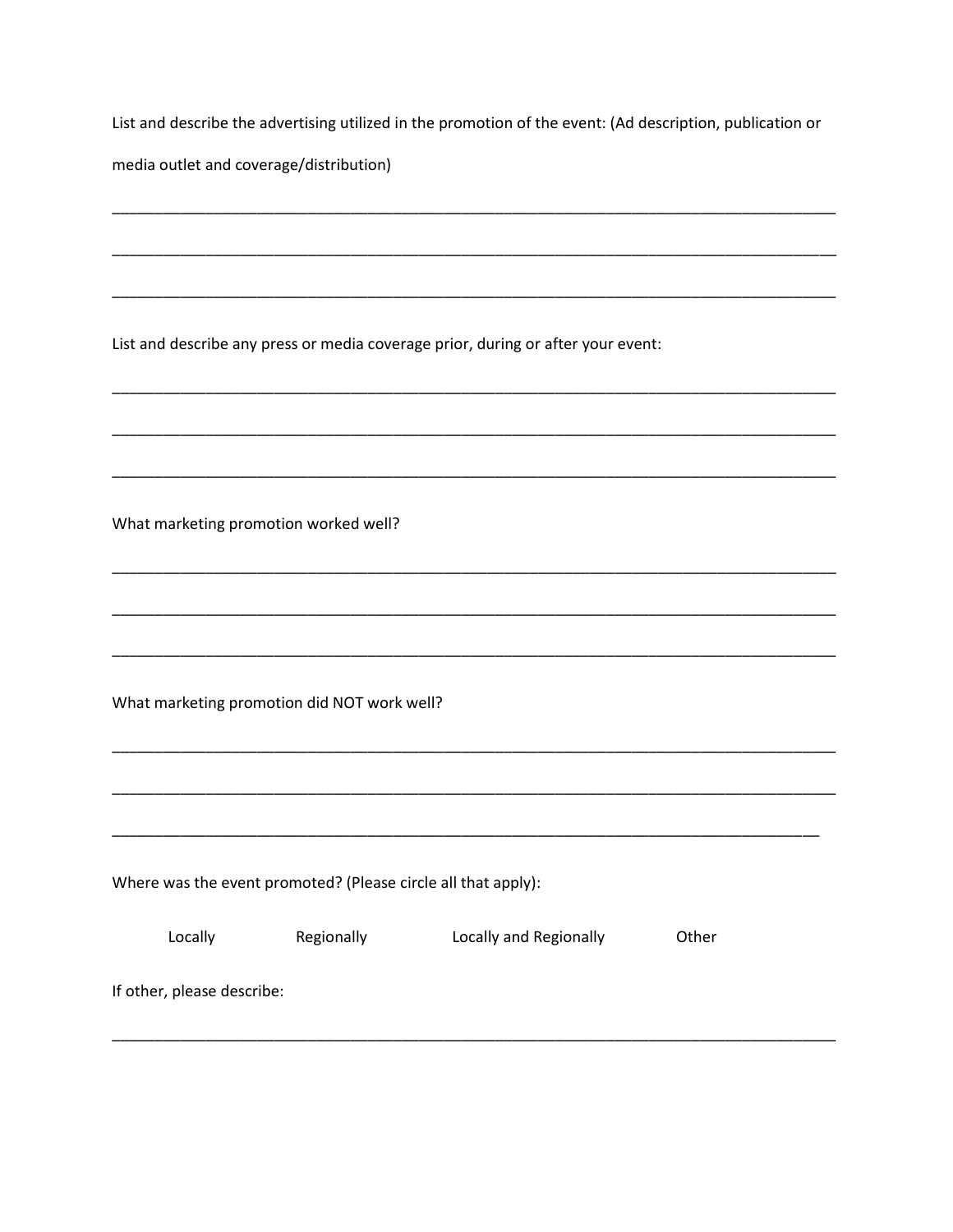Did you solicit corporate sponsorship? If no, why not?

| What corporate sponsor(s) did you attract and how did they contribute to your event? |
|--------------------------------------------------------------------------------------|
|                                                                                      |
|                                                                                      |

\_\_\_\_\_\_\_\_\_\_\_\_\_\_\_\_\_\_\_\_\_\_\_\_\_\_\_\_\_\_\_\_\_\_\_\_\_\_\_\_\_\_\_\_\_\_\_\_\_\_\_\_\_\_\_\_\_\_\_\_\_\_\_\_\_\_\_\_\_\_\_\_\_\_\_\_\_\_\_\_\_\_\_\_\_

Did you meet your budget? Yes \_\_\_\_\_\_ No \_\_\_\_\_\_

Please rate your event: (Circle your answer)

| Attendance                   | Very Poor | Poor | Average | Good | Very Good |
|------------------------------|-----------|------|---------|------|-----------|
| <b>Event Marketing</b>       |           |      |         |      |           |
| <b>Event Organization</b>    | Very Poor | Poor | Average | Good | Very Good |
| <b>Planning Committee</b>    | Very Poor | Poor | Average | Good | Very Good |
| <b>Volunteer Cooperation</b> | Very Poor | Poor | Average | Good | Very Good |
| <b>Hotel Room Nights</b>     | Very Poor | Poor | Average | Good | Very Good |
| Generated                    |           |      |         |      |           |
| Overall Economic Impact      | Very Poor | Poor | Average | Good | Very Good |
| <b>Execution of Event</b>    | Very Poor | Poor | Average | Good | Very Good |
| <b>Overall Success</b>       | Very Poor | Poor | Average | Good | Very Good |